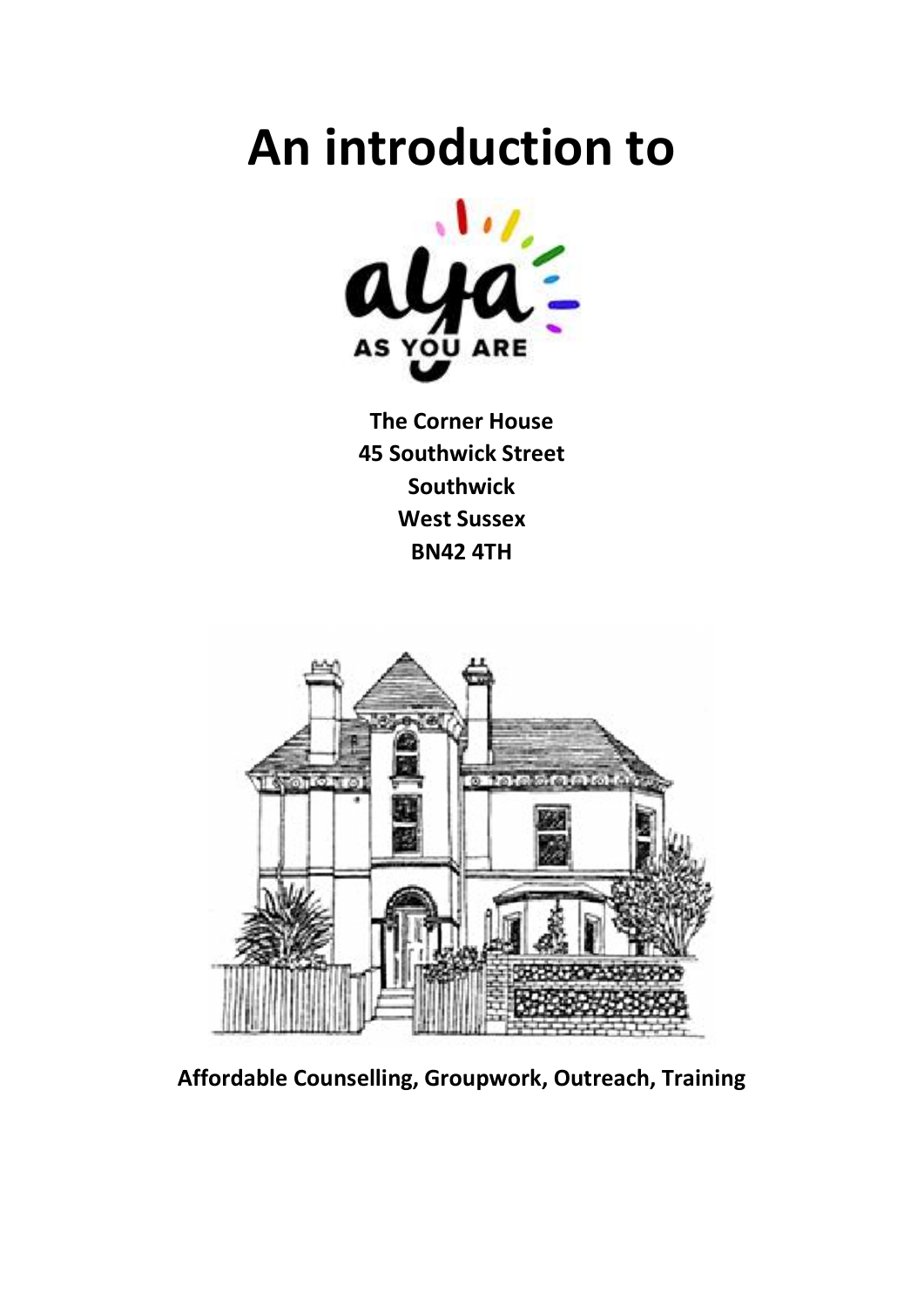#### Introduction

As You Are is an established registered charity (Charity number 1147468), which has been set up to provide affordable and accessible counselling to people living in East and West Sussex.

The centre includes both experienced counsellors and trainee counsellors from a variety of local universities and colleges. Since 2012 As You Are has built up an excellent reputation for low-cost counselling service and training and has been recommended by GPs in the area and by word of mouth.

## **Counselling**

People come with a variety of difficulties including depression, anxiety and stress. They may be feeling overwhelmed by their feelings, unable to cope, having relationship difficulties or low self-esteem. They may have experienced difficult life events such as a bereavement, divorce or trauma.

Counselling provides a space for people to explore such difficulties and the opportunity to work through painful experiences in a safe, private and confidential environment. Counsellors will be accepting and understanding allowing you the freedom to explore and reflect on what's right for you. They won't give advice or be judgemental.

#### Professional service

All our counsellors are professionally trained or on a recognised training course and supported by supervision.

As You Are is a member of the BACP (British Association for Counselling and Psychotherapy) and we adhere to their Ethical Framework for Good Practice.

#### Initial assessment

The assessment session offers the opportunity to see if counselling is the most appropriate service for your needs. Confidentiality will be discussed at assessment.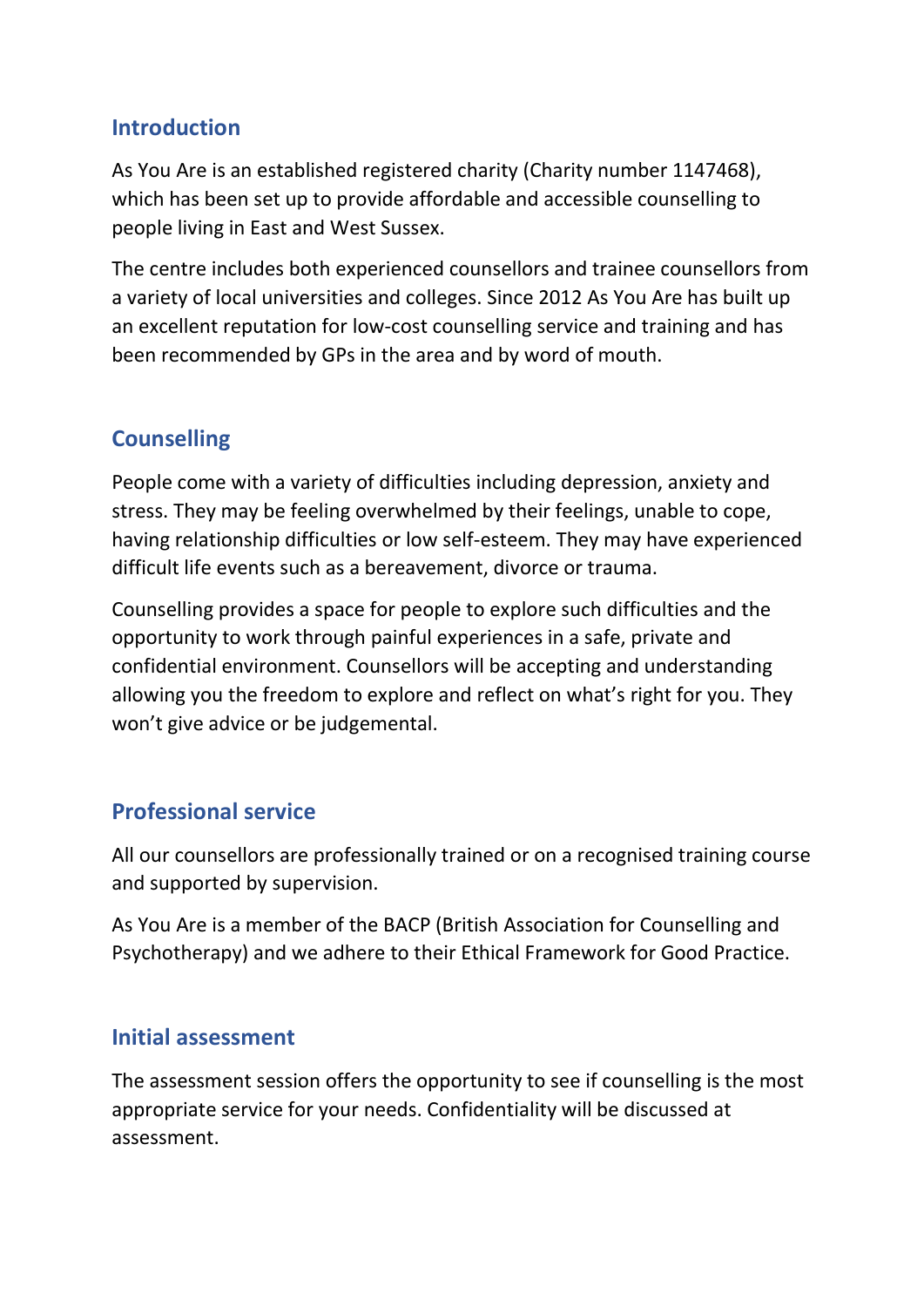Suggested Assessment Fee:

- Not working/ eligible for means tested benefits: £10, £12
- Part time work/ Low waged: £15, £20
- In full time employment: £25, £30
- Relationship Therapy: £15, £30

To book an assessment please contact us on 07392 612771 on Monday, Tuesday and Thursday evenings (6pm-9pm) or Saturday (10am-1pm).

#### Fees

We operate a sliding scale of £8 to £35 per session which is based on the client's ability to pay as worked out at the assessment.

### **Sessions**

At As You Are, we offer up to 24 sessions in a private and confidential setting. Each counselling session lasts for 50 minutes and availability will be discussed at assessment.

## Future developments

As You Are develops community-based services offering counselling, groupwork and outreach. The emphasis is on providing affordable, accessible and professional services in consultation with the people who want to access such services. As You Are has run multiple bereavement, anger management and women's groups.

Nicky Hitchcock (Service Manager)